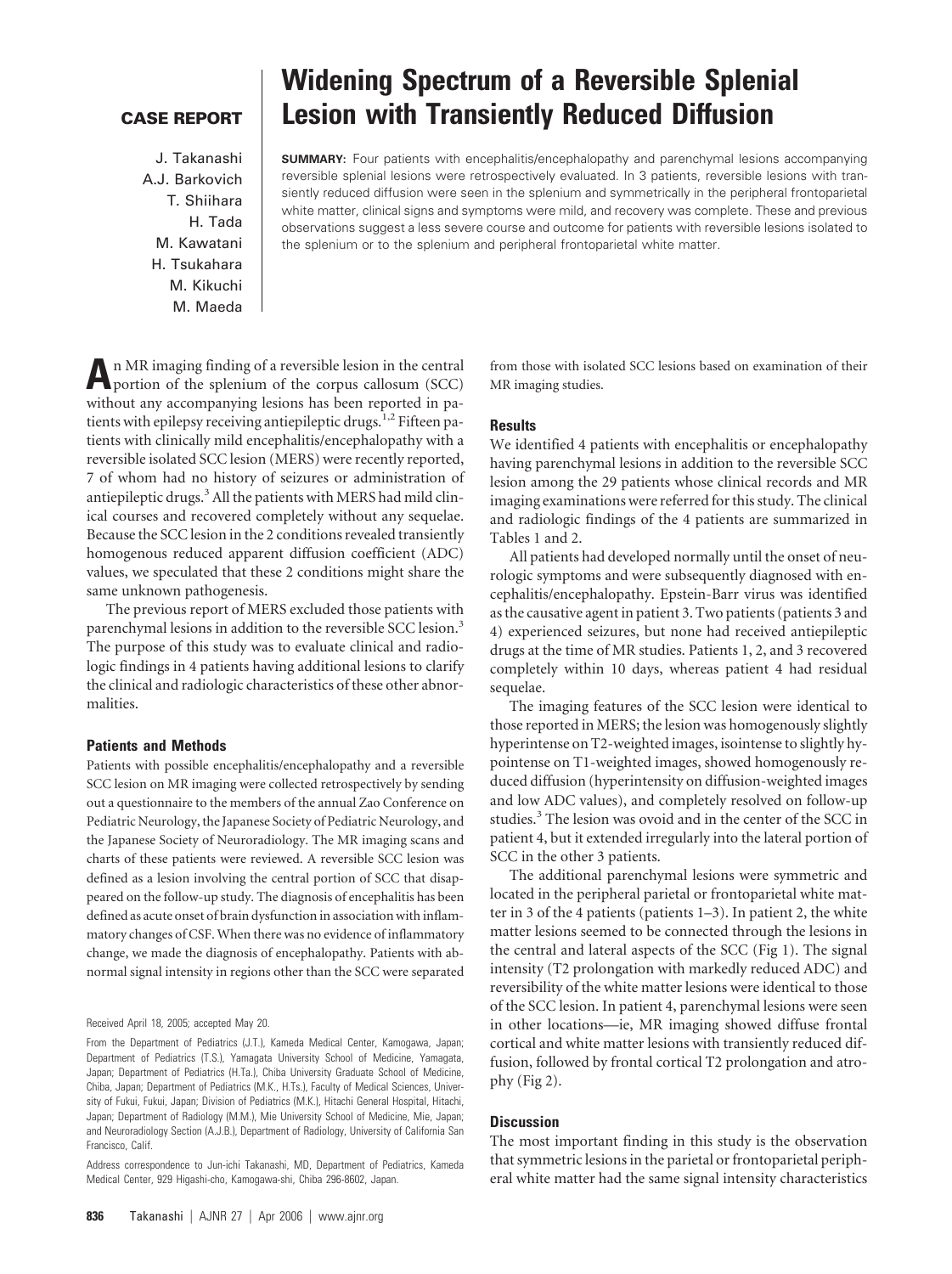| <b>Table 1: Clinical data</b> |            |                    |               |                                   |                  |         |             |        |                    |
|-------------------------------|------------|--------------------|---------------|-----------------------------------|------------------|---------|-------------|--------|--------------------|
| Patient No./                  |            | Initial            |               | <b>CNS Manifestation</b>          | CNS              |         |             |        |                    |
| Age (y)/Sex                   | Pathogen   | Symptom            | Premedication | (onset day)                       | <b>Diagnosis</b> | Therapv | Prognosis   | CSF    | EEG                |
| 1/6/M                         | Unknown    | Fever.<br>vomiting | None          | Headache (d 1),<br>delirium (d 4) | Encephalopathy   | None    | CR (day 8)  | Normal | Normal             |
| 2/8/M                         | Unknown    | Fever              | None          | Drowsiness (1)                    | Encephalitis     | ACV     | CR (day 10) | CC. 19 | Rolandic discharge |
| 3/4/F                         | <b>FBV</b> | Fever              | None          | Seizure, drowsiness (3)           | Encephalopathy   | ACV     | CR (day 8)  | Normal | Slow wave          |
| 4/5/F                         | Unknown    | Fever              | None          | Seizure, drowsiness (1)           | Encephalopathy   | PSL     | MR (1029)   | Normal | Normal             |

**Note:**—CNS indicates central nervous system; CSF, cerebrospinal fluid; EEG, electroencephalograph; EBV, Epstein-Barr virus; ACV, aciclovir; PSL, prednisolone; CR, complete recovery; MR,<br>mental retardation; CC, cell count

#### **Table 2: MR imaging data** Patient No. Scan Date\* Callosal Lesion Shape T2WI T1WI GD DWI ADC Other Lesions T2WI T1WI GD DWI ADC 1 Day 7 (3) SCC Extended H I — H L sym P WM H I — H L Day 14 None None None None None 2 Day 2 (2) None sym F, P WM I I NE H L Day 5 SCC Extended s1 H I NE H L sym F, P WM s1 H I NE H L Day 12 None None None None None 3 Day 4(2) SCC Extended sl H I NE H L sym F, P WM s1 H I NE H L Day 10 None None None None None 4 Day 1 (1) None None None None None None None Day 2 SCC Ovale s1 H I — H L None Day 7 None F GM, WM I I NE H L Day 70 None F GM† s1 H I NE I I

**Note:**—GD indicates gadolinium enhancement; DWI, diffusion-weighted imaging; ADC, apparent difusion coefficient; SCC, splenum of corpus callosum; H, high signal; I, iso signal; L, low<br>signal; NE, not examined; sym, symmet

\* Days after central nervous system manifestation are in parentheses following the scan date.

† Frontal atrophy.



Fig 1. Diffusion-weighted and T2-weighted images of patient 2 on day 5 showed high-signal-intensity lesions in the central portion of the splenium of the corpus callosum (SCC) and symmetric frontoparietal peripheral white matter (*A*–*C, arrows*). Follow-up study on day 12 showed no lesions on any sequences (T2-weighted image, *D*).



and the same reversibility as the SCC lesion seen in MERS.<sup>3</sup> Three patients (patients 1–3) who had lesions on only these locations had mild clinical courses and recovered completely within 10 days, features identical to those of MERS.<sup>3</sup> Two very similar patients with clinically mild encephalopathy due to influenza type B and *Salmonella* enteritis have been reported to have MR imaging findings of identical reversible lesions

for patients with reversible lesions in the splenium and peripheral frontoparietal white matter, similar to what has been found in patients with MERS. There has been no report of reversible MR imaging lesions (other than those in the SCC) in patients with epilepsy or taking antiepileptic drugs. It is interesting to note that, in this regard, most of the SCC lesions in patients with epilepsy were ovoid or round in shape.1-3 In contrast, the SCC abnormalities CASE REPORT